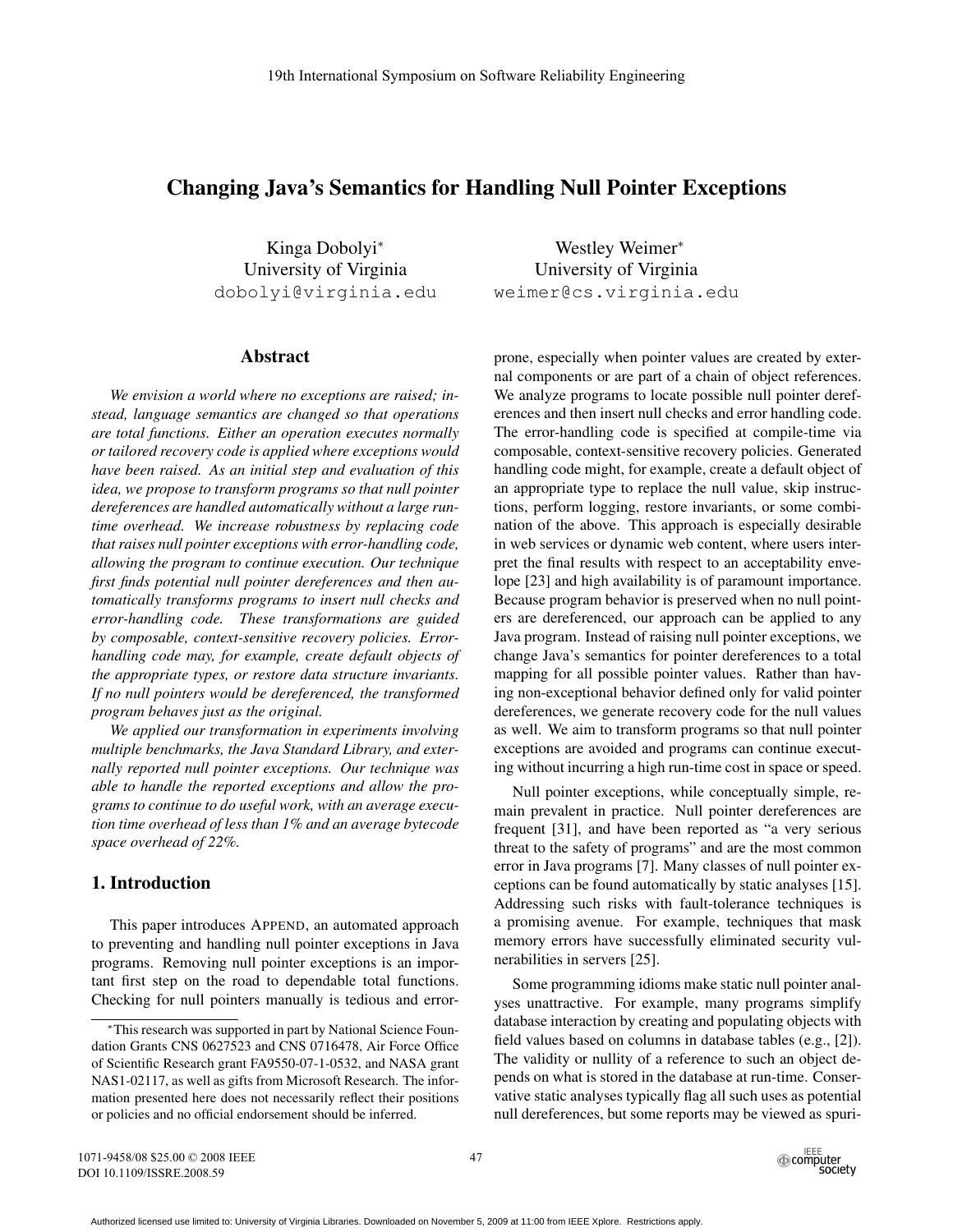ous false positives if there are external invariants requiring the presence of certain objects. In addition, not all defect reports from static analysis tools are addressed [33]. Programs ship with known bugs [18], and resources may not be available to fix null pointer errors.

We propose a *program transformation* that automatically inserts null checks and error handling code. No program annotations are required, and developers need not wade through defect reports. Programs are modified according to composable *recovery policies*. Recovery policies are executed at compile-time and, depending on the context, recovery code is inserted that is then executed at run-time if the null checks return true. Recovery policies are conceptually related to theorem prover tactics and tacticals or to certain classes of aspect-oriented programming. If no null values are dereferenced at run-time, the transformed program behaves just as the original program. If the original program would dereference a null value, the transformed program instead executes the policy-dictated error-handling code, such as creating a default value on the fly or not calculating that expression. Previous research has suggested that programs might successfully continue even with discarded instructions (e.g., [24]); we present and measure a concrete, low-level, annotation-free version of such a system, and extend it to allow for user-specified actions.

We choose to work at the application rather than modifying the existing null checking behavior of a Java Virtual Machine. This has the advantages of retaining portability between different virtual machines and of conceptual simplicity, and the disadvantages of requiring that all relevant source code be processed in advance.

Our transformation can be implemented directly atop existing program transformation frameworks and dovetails easily with standard development processes. It can be applied to individual source or class files, entire programs, and separate libraries, in any combination. The main contributions of this paper are a presentation of our technique (Section 3, including our definition of soundness in Section 3.3), our notion of recovery policies (Section 4), and experimental evidence (Section 5) to support the claim that our approach can handle null pointer exceptions in practice with minimal execution time overhead and low code size overhead (Section 5.3). We begin with a motivating example.

# 2 Motivating Examples

In this section we walk through the application of our technique to a simple example and to a publicly-reported defect. We illustrate the process taken by our automatic transformation and highlight the difficulties in manually handling null pointer exceptions.

In practice it is common to perform null pointer checks before dereferencing an object. Unfortunately, manually inserting null pointer checks is tedious and error-prone. Null pointers can arise from program defects or violated assumptions, but are perhaps more insidious when they result from external sources or components. For example, many database APIs that convert table entries into objects for ease of programmer manipulation may return null objects if the requested entity is not in the database. Runtime dependency on external systems (e.g., databases) can significantly reduce the effectiveness of testing in finding potential null pointer dereferences [21, 28].

```
1 Person prs = database.getPerson(personID);
```

```
2 println("Name: " + prs.getName());
```

```
3 println("Zipcode: " + prs.getAddr().getZip());
```
In the example above, if the requested person is not in the database or if the database has been corrupted, a null Person object will be returned. One standard defensive approach is to guard statements with non-null predicates:

```
1 Person prs = database.getPerson(personID);
2 if (prs != null)
3 println("Name: " + prs.getName());
4 if (prs != null && prs.getAddr() != null)
    5 println("Zipcode: " + prs.getAddr().getZip());
```
This way, if a valid Person is returned, the information is printed out normally. If a null pointer is returned, whether as a valid part of the program API or as an invalid record from the database, the null pointer dereference will be prevented.

Note that a even when a valid Person object is returned, the Address object within the Person may be null, and must also be explicitly checked. While this example is for an object from a database, any value that is dereferenced could be a null pointer, and should be checked to avoid a null pointer exception (NPE). The number of NPEs encountered and the research devoted to preventing them is a testament to the inconsistency of null pointer prevention in practice [15]. At the same time, manually placing checks in the code is not only time-consuming and error-prone, but can also make the code more complex and difficult to read.

One real-world example of problematic handling of NPEs comes from JTIDY, a tool for analyzing and transforming HTML. This example is taken from a bug report submitted by a user on a public mailing list.<sup>1</sup> In the code below, the NPE occurs on line 36:

```
30 Doc xhtml = tidy.parseDOM(in, null);
```

```
31 // translate DOM for dom4j
```

```
32 DOMReader xmlReader = new DOMReader();
```

```
33 Document doc = xmlReader.read(xhtml);
34
```

```
35 Node table = doc.selectNode("/html/body");
```

```
36 System.err.println("table:" + table.asXML());
```
<sup>1</sup>http://www.mail-archive.com/dom4j-user@ lists.sourceforge.net/msg01435.html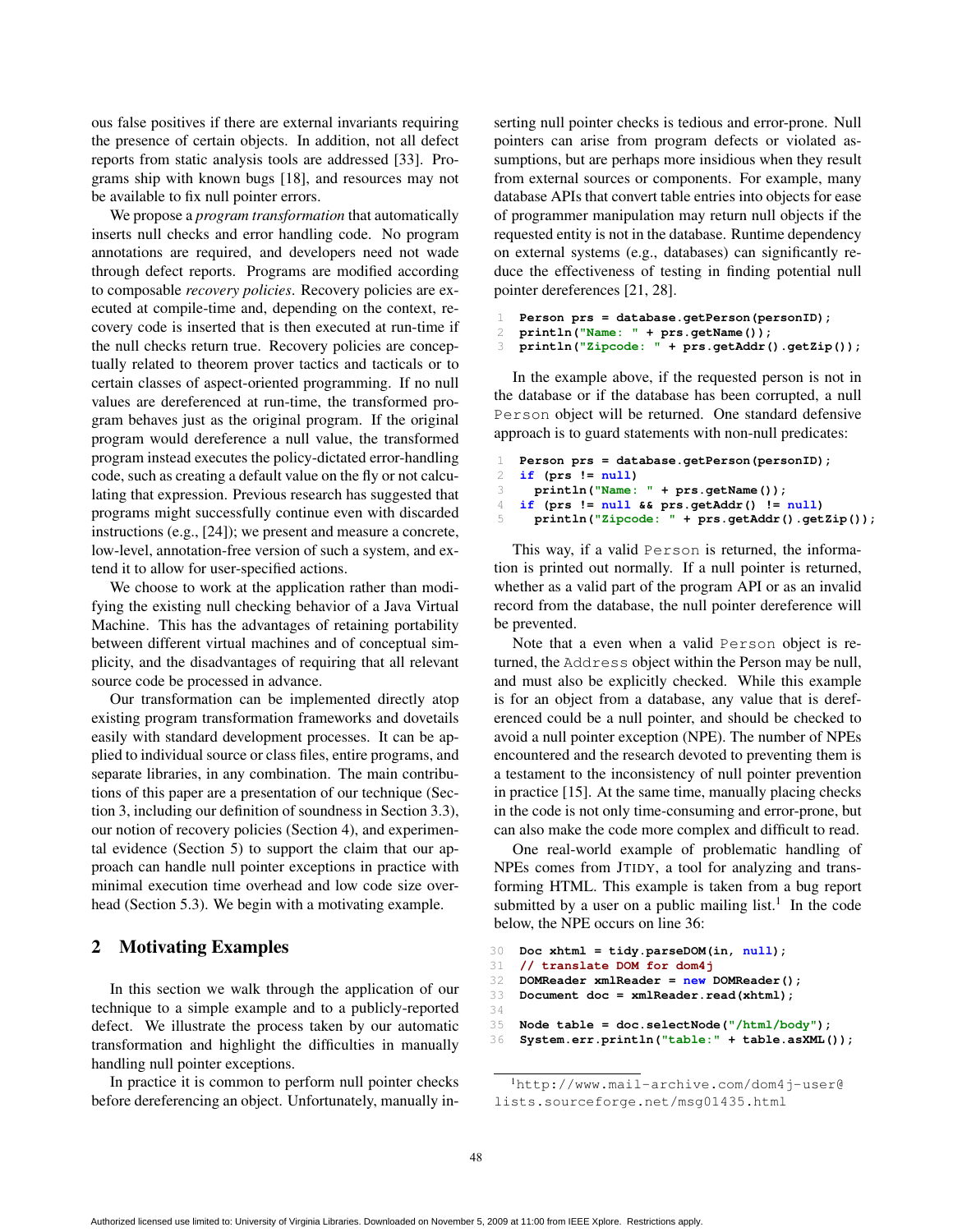In some cases the table returned from selectNode is null, but it is always dereferenced without being checked. Thus it would be advantageous to guard the deference with a null pointer check. In Section 5 we show how APPEND is able to automatically prevent the NPE from being raised in this example, allowing JTIDY to do other useful work even if the "/html/body" Node cannot be retrieved.

## 3 Proposed Technique

Our goal is to prevent and recover from null pointer exceptions in Java programs in a way that avoids failures without incurring a high cost. We view this as a key initial step in a move toward programming with total functions instead of exceptions. We specifically target application domains where producing some output is better than having the program crash. For example, an e-commerce application could lose customers and revenue if it fails to display a webpage because of an NPE raised somewhere in the back end. Perhaps the webpage was displaying product information from a database, and the database contained null values as in the example in Section 2. Similarly, it would be undesirable for a vital system to crash entirely due to an obscure NPE not along a critical path of execution. We propose that the application prevent the NPEs, avoid crashing, and continue to do useful work.

APPEND addresses null pointer exceptions in an automatic manner by transforming programs. To be practical, most such transformations must not require user annotations or incur high overhead costs. We propose a sourceto-source (or bytecode-to-bytecode) analysis and transformation as part of the compilation process. For maximal ease-of-use the transformations can be applied to bytecode object files, so as not to clutter source code with null checks. In situations such as debugging where source code to bytecode alignment is of paramount importance, the transformation can also be applied at the source level, and the resulting code with additional null checks can be compiled as normal.

We conjecture that using APPEND could improve development efficiency by decreasing source code complexity; instead of having the user patch their source code with manual null checks, they could encapsulate recovery policies into a separate file and rely on APPEND to modify the bytecode directly. In our benchmark applications, only 5% of the null checks required by our tool were already present in the source code. We obtained this number by counting the number of null checks originally in the code, and comparing it to the total number of null checks after the code was instrumented with APPEND. Additionally, to make sure the null checks inserted by our tool were sensical, we conducted a random sampling of files to check for "useless" null checks that our tool put in — that is, places where a human could easily verify that a null was not going to oc-

cur. For our three benchmark applications (described in Section 5), we found that in the two larger applications, none of our APPEND-inserted null checks were obviously useless, while the smallest application revealed about 20% of our checks could have been considered false positives. We do strive to eliminate the number of false positives by not checking the results of constructor calls and other idioms described in Section 3.1. We show in Section 5 that our overhead is so low that our transformation has a negligible effect on running time. Furthermore, handling classes of null pointer checks in a systematic and complete way has the potential to avoid mistakes or forgotten corner cases while saving coding effort.

There are two key steps in our technique. First, in the analysis phase, a set of potential null pointer dereference sites is located. Second, in the transformation phase, a null check is inserted to guard each such potential dereference. The transformation takes place according to a user-supplied top-level recovery policy. The policy uses context and location information to compose and query lower-level policies at compile-time. Each policy transforms the program and inserts error handling routines that are executed at run-time if the null checks return true. The analysis and transformation are carried out on a standard intermediate representation. We use the SOOT transformation and analysis framework in our prototype implementation [30].

Our technique takes as input an unannotated program, a global recovery policy, and optionally a number of other context-specific recovery policies. After the set of potential null pointer dereferences is identified, the program is transformed according to the global recovery policy; a null check guards each potential null pointer dereference, and depending on what the recovery policy states, recovery code is inserted for each null check in the case the check fails.

#### 3.1 Finding Potential Null Pointers

The number of dereference sites identified affects both the completeness and the overhead of our approach. Flagging all dereferences could lead to high levels of overhead from inserted checks. Flagging too few dereferences may prevent actual NPEs from being guarded.

We use a conservative flow-sensitive intraprocedural dataflow analysis to statically determine if an expression is non-null. Expressions that are not known to be non-null are flagged for transformation. We do not flag the results of Java constructors, such as new Person(), which typically return a valid object or raise an exception. We do not flag field accesses, such as System.out, or static function calls. We do not flag array accesses, such as  $p[i]$ , and view array bounds check elimination as an orthogonal research problem. Any false negatives in the use of APPEND would result from assumptions made here.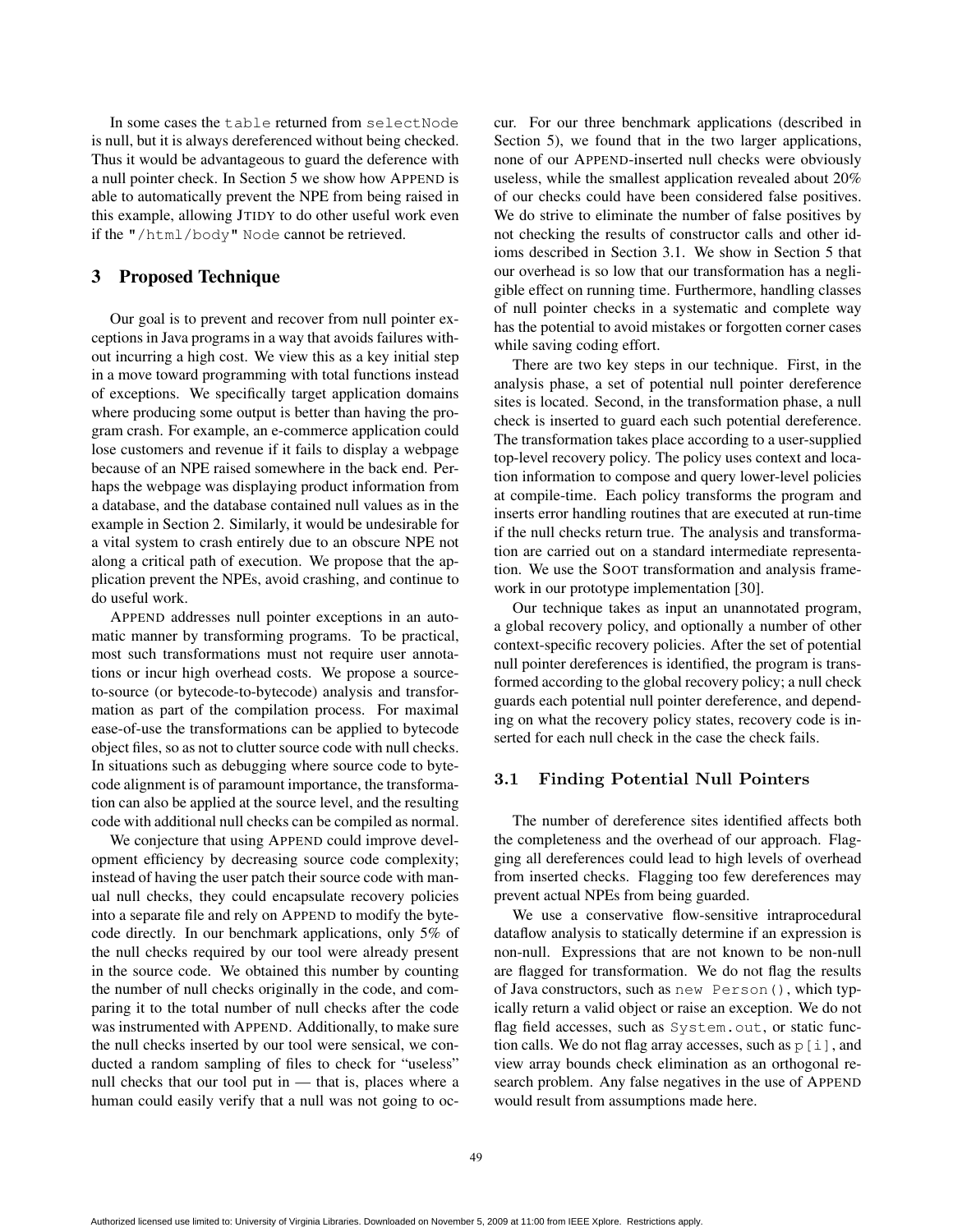A more precise interprocedural analysis would result in lower overhead in transformed programs. However, analysis time is also important for our technique if we propose to use it as part of the compile chain. Recent work has made context-sensitive flow-sensitive analyses more scalable (e.g., [11]), but we chose a flow-sensitive intraprocedural analysis for performance and for predictability. Java programmers are already used to simple and predictable analyses, such as Java's *definite assignment* rules, and understanding the transformation simplifies reasoning about and debugging the transformed code.

#### 3.2 Error Handling Transformations

Raising an exception or otherwise terminating the program represents the current state of affairs. APPEND improves on the state of the art by inserting null checks guarding every dereference that has been flagged as potentially null. However, we must also insert behavior in the case where the check fails. Our technique is modular with respect to user-defined recovery actions.

As a concrete example of an error-handling policy, we consider inserting well-typed default values. If a null value would be dereferenced we replace it with a pointer to a default initialized value of the appropriate type. We obtain such values by calling the default constructors for the given class; this policy is only applicable if such a default constructor is available for the type under consideration. In Section 4 we categorize and describe possible recovery policies in more generality.

Consider the following pseudocode:

```
1 r6 = virtualinvoke r4.<java.util.Vector:
2 java.lang.String toString()>();
```
If the value of  $r4$  may be null, then a check would be placed before this line of code to prevent a null pointer dereference. If r4 is of type Vector, the transformed code would be:

```
1 if (r4 == null)
2 r4 = new Vector();
3 r6 = virtualinvoke r4.<java.lang.Vector:
4 java.lang.String toString()>();
```
In this manner  $r \cdot 4$  is sure to be non-null before it is dereferenced, thereby avoiding the NPE. In addition, if  $r4$  is subsequently referenced without any intervening assignments to it, no additional checks are necessary.

#### 3.3 Soundness

Our notion of soundness is that the transformed program should behave exactly as the original program behaves in cases where the original program would *not* produce a null pointer exception. If a NPE would be raised we apply the appropriate error-handling behavior. We explicitly assume that programs do not rely on NPEs for uses beyond signaling errors (e.g., using try and catch with NPEs as nonlocal gotos). In practice, this assumption is reasonable: for example, in the 3.5 million lines of code of Eclipse version 3.3.1, there were only 23 source code locations that caught NPEs or their supertypes. We further assume that the user-specified error-handling code will result in acceptable behavior.

Soundness is thus dependent on the user-specified error handling code. For example, in the particular case of default constructors, we assume that referencing the default object will not have unintended, permanent side effects beyond the scope of program execution, such as storing the result of a computation involving these default values back in a database. Such assumptions are common for domainspecific recovery actions [1, 23, 25], but, admittedly, may result in unexpected or unintended consequences. Although we cannot offer a solution for all such situations, we believe that careful policy construction, combined with logging functionality, will minimize the risk of unwanted situations and allow for directed debugging efforts in the rare instances when any APPEND inserted recovery code is called.

## 4 Error-Handling and Recovery Policies

Section 3 discussed how APPEND locates potential nullpointer dereferences. In this section, we describe a framework for user-specified, composable recovery policies that are applied at *compile-time* to instrument the code with context-specific recovery actions.

A *recovery policy* is a first-class object that is manipulated and executed at compile-time and adheres to a particular interface. Each recovery policy has a method applicable that takes as input the program as a whole and the location of the potential NPE and outputs a boolean indicating whether that policy can be applied to that location in that context. Here the *context* represents the standard information that a compiler or source-to-source transformation would have available (e.g., class hierarchies, abstract syntax trees, control flow graphs) and the *location* gives the particular statement or expression that contains the potential error. Each policy also has an apply method that takes as input the program as a whole and the location of the potential NPE and outputs a transformed program that has been adapted to follow the recovery policy at that location. A recovery policy can be global or it can be associated with a particular class, both as a subject and as a context. Recovery policies can query and compose the actions of other recovery policies.

Our notion of composable recovery policies is inspired by the cooperating decision procedure and tactical approach used in many automated theorem provers. In this context,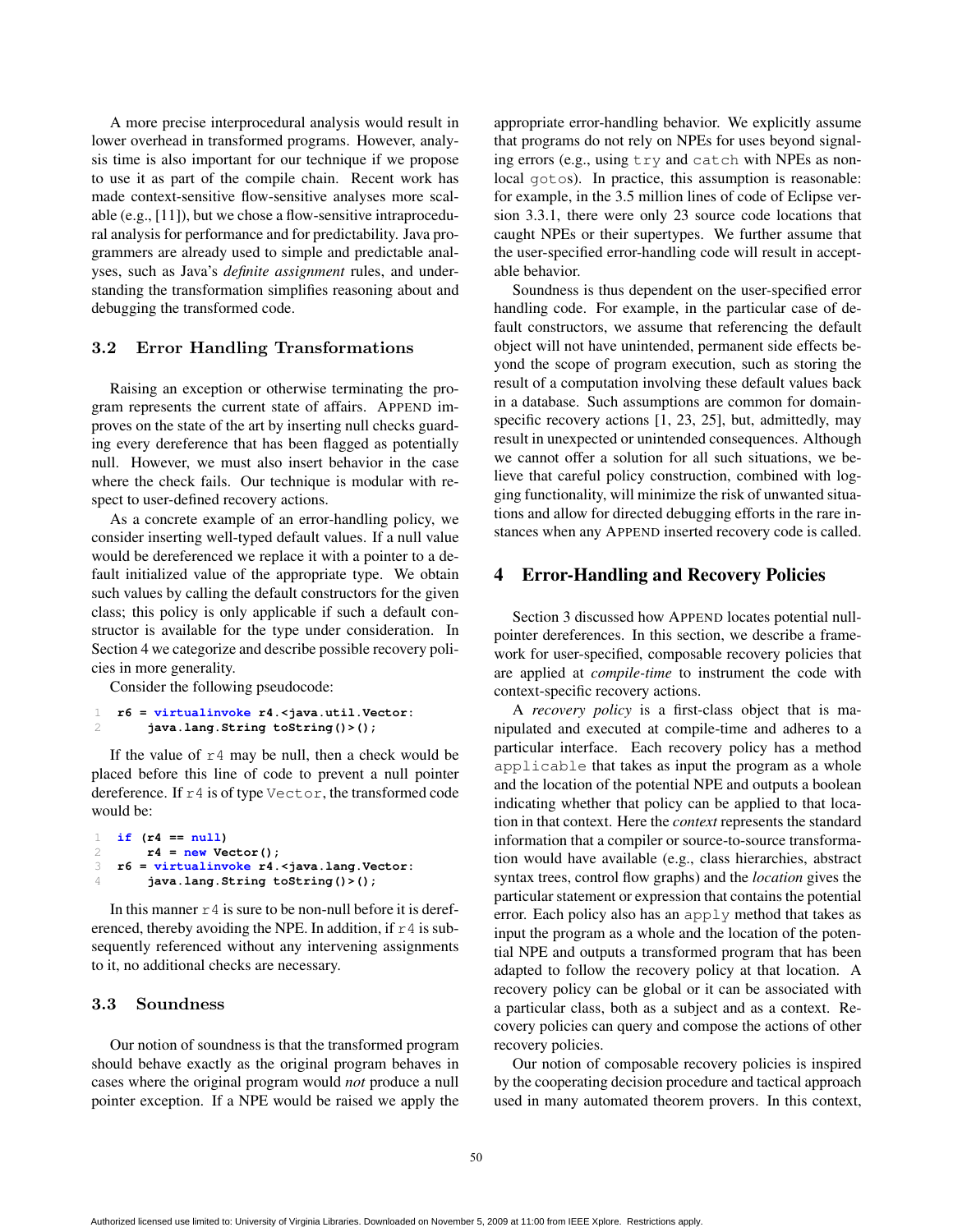decision procedures (or abstract interpreters) for separate areas, such as linear arithmetic and uninterpreted function symbols, work together on a common substrate to soundly decide queries that involve both of their domains [22]. In interactive theorem proving, proof obligations in the object language can be manipulated and simplified by *tactics* (see e.g., [13, 14]), programs written in a metalanguage. Tactics can be composed using combining forms called tacticals, allowing users to express notions such as "repeat" and "or else". Just as a theorem prover tactic might embody a notion such as, "try to instantiate universally-quantified hypotheses on in scope variables, and if that does not work try algebraic simplification", a recovery policy in our system might embody a notion such as, "try to instantiate the default constructor for this object, and if that does not work try to log the error and continue." Our recovery policy notion is also similar to aspect-oriented programming [16], in that rule- and context- based program transformations are applied at compile-time, although aspects typically do not call or direct other aspects [17].

One example of a recovery policy is the default constructor insertion described in Section 3.2. That policy is applicable() when the type under consideration has a default constructor with no arguments. A logging policy is another example: its  $apply()$  method inserts calls to a logger and it is applicable() whenever the enclosing context is not that logger class (i.e., to avoid infinite recursion at run-time). As a final example, a particular skip policy's apply() function elides the problematic computation and it is applicable() if the location under consideration is not a return statement, so as not to propagate likely design errors.

#### 4.1 Policy Granularity

We require the user to provide a global recovery policy or use one of the default ones we provide. Individual classes and contexts can be annotated with specific recovery policies if desired. Example pseudocode for the apply function of a global recover policy is given in Figure 1. At compile-time, during the program analysis and transformation, we invoke global.apply() on each potential nullpointer dereference. The resulting modified code is the final result of our source-to-source transformation. Because we do not change any user-provided null checking functionality already implemented in the source code, APPEND will not override such null checks and recovery instances because they will already by flagged as not-null by our static analysis.

The example global policy in Figure 1 gives priority to policies associated with the potentially-null object and with the surrounding class. As an example of the former, a particular application might require that all NPEs associated **Input:** The program context  $C$  and an error location  $L$ .

```
1: if the dereferenced object at L has a policy P_1\wedge P_1.applicable(C, L) then
```
- 2: **return**  $P_1$ .apply( $C, L$ )
- 3: else if the context class at  $L$  in  $C$  has a policy  $P_2$  $\wedge$   $P_2$ .applicable $(C, L)$  then
- 4: **return**  $P_2$ .apply( $C, L$ )
- 5: else if the context method at  $L$  in  $C$  has a policy  $P_3$  $\wedge$   $P_3$ .applicable $(C, L)$  then
- 6: **return**  $P_3$ .apply $(C, L)$
- 7: else 8: if logging.applicable $(C, L)$  then
- 9:  $C, L \leftarrow \text{logging.append}(C, L)$
- 10: end if
- 11: **if** constructor.applicable $(C, L)$  then
- 12:  $C, L \leftarrow \text{constructor.apply}(C, L)$
- $13:$  end if
- 14: **return**  $(C, L)$

```
15: end if
```
**Figure 1.** An example global recovery policy. This policy checks the dereferenced object and the enclosing class for an overriding policy. If no such specific policy is found, it applies both the logging and constructor policies.

with GUI Widget objects be handled by recreating the default widget set and redrawing the application, rather than by creating a newly-constructed and unattached widget and operating on it.

An application might also associate a policy with a class context. For example, in a UserLevelTransaction class, any null-pointer error encountered might be replaced by "throw new AbortException()" since the caller presumably knows how to handle transactional semantics. Policies might also be specified at the method level; a particular method expected to return a value might make a best-effort substitution and return. Sidiroglou et al. have examined various heuristics for determining an appropriate return value for a non-void function [27]. In general, attempts that stop the execution of a block or function when an NPE is prevented are variations of fail-stop computing. It is important to note that in our system, the code for these halting actions is stored with the policy and is present in the transformed code but not the program source code.

#### 4.2 Data Structure Consistency

While skipping one or more statements that depend on the dereferenced value may be reasonable in some circumstances (e.g., if the value is merely being printed), an orthogonal approach to such fail-stop options is to enforce data structure consistency. The program may be in an un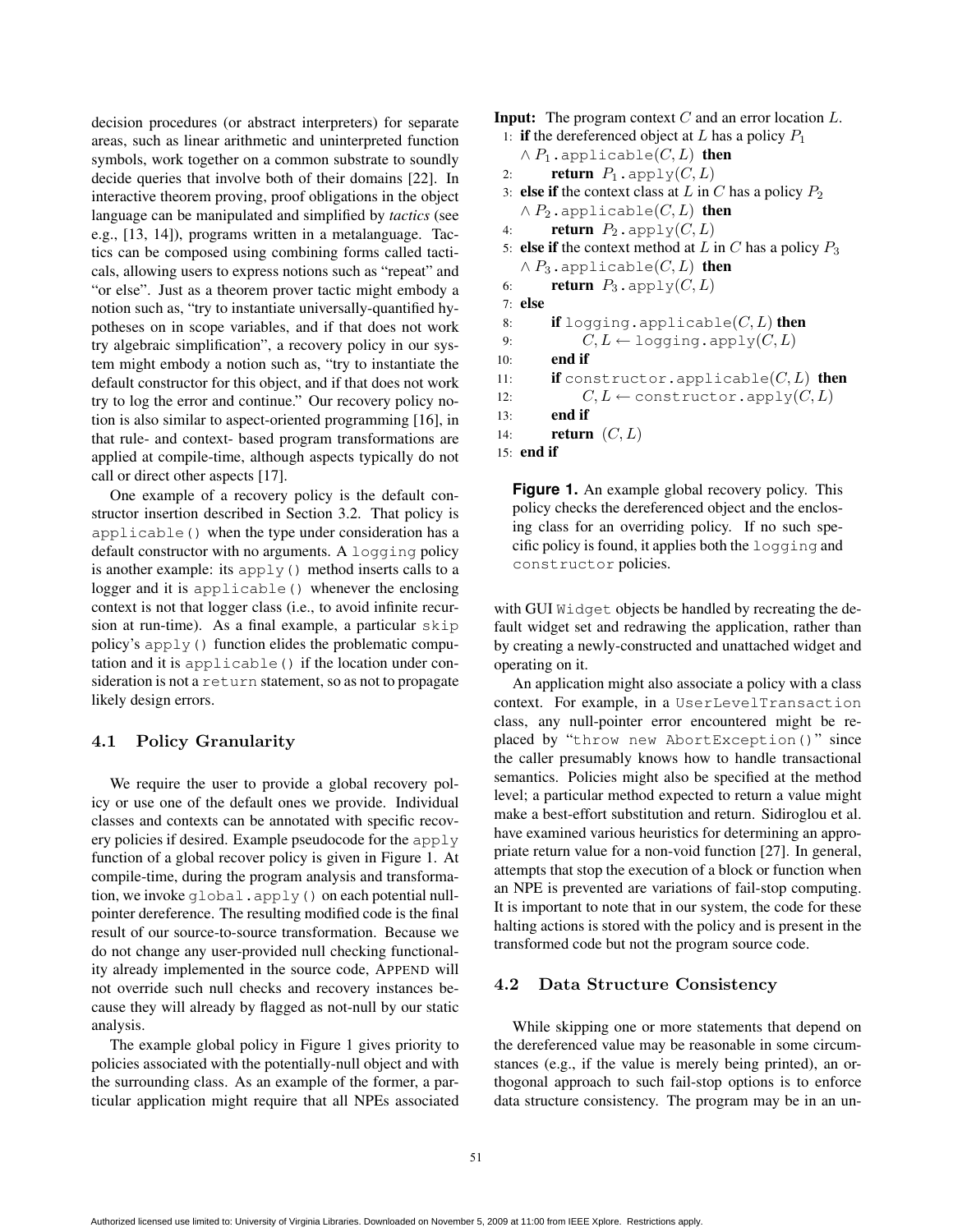**Input:** The program context  $C$  and an error location  $L$ .

```
1: if other policy.applicable(C, L) then
```

```
2: C, L \leftarrow other policy.apply(C, L)
```

```
3: end if
```

```
4: for all database writes W(x) reached by L do
```

```
5: C, L \leftarrow replace W(x) by "if invariant(x) then
       W(x) else throw new DatabaseException()"
```

```
6: end for
```

```
7: return (C, L)
```
**Figure 2.** An example class-specific recovery policy that maintains an invariant. This policy recovers from NPEs in objects that can be stored in a database. The "if  $\text{invariant}(x)$  ..." code is added at compile-time" and executed at run-time. The other policy represents any other policy that might be composed with this one, such as the constructor policy from Section 4.

safe state when the NPE is prevented and the transformed code is executed instead. Local handling of errors may have unexpected effects on the rest of the program if important invariants are not restored. For example, an object created by default in our constructor policy might be written to a database that expects post-processed, validated objects. Many proposals exist for using user-defined or computergenerated constraints (e.g., [10]) on data structures in the program or database to enforce consistency. A simple recovery tactic to prevent cascading errors in such a case would be to prevent APPEND from persisting any recovery objects in the database.

If such constraints were provided as part of the policy, they could be used to transform the code in such a way that the invariants are maintained. Figure 2 shows how a class-specific policy might make additional changes to the code to enforce that only objects matching a particular *invariant* were written to the database. A simple conservative dataflow analysis could be used to find all of the database write statements that the potentially-null object might reach. Only those write statements are then guarded with invariant checks. In practice such a policy would benefit from deadcode elimination or other ways of preventing the insertion of duplicate checks.

The user may also be able to specify context-based, rather than object-based, recovery actions related to object consistency. Context at the class level, as opposed to task blocks as described by Rinard [23], are a lower-level version of compartmentalization. For example, the corruption of an object could imply, based on the policy, that no operations be performed with that object, such as passing it as a parameter to a function. This would involve a contextsensitive disabling of execution associated with the corrupt object at runtime.

# 5 Experimental Results

Although source code complexity need not increase with our transformation, bytecode size, running time and utility must be considered. To address these issues, we have conducted several experiments to evaluate APPEND's:

- effectiveness at preventing NPEs in sample code
- effectiveness at preventing NPEs in the Java Standard Library
- effect on running time and class file size

To provide a baseline for measurement, our experiments used our default policies: if the constructor policy from Section 3.2 is applicable (i.e., if the dereferenced object has a default constructor), we apply it. Otherwise, if the skip policy from Section 4 is applicable (i.e., if the statement under consideration is not a return), we apply it. Otherwise we do nothing. In our experiments default constructors were unavailable 65% of the time, and thus this policy did involve making compile-time decisions about which transformation to apply.

# 5.1 Examples from Application Programs

In this section we show how APPEND can be applied to real-world examples of NPEs. We searched various bug repositories and forums for examples of code that raised NPEs, and after verifying that the NPE could be reliably reproduced, we applied our transformation. We then executed the resulting code, making sure that the NPE was no longer raised.

Returning to the JTIDY example described in Section 2, the output of the original program raised an NPE on line 36 due to the following initialization of the table variable:

```
35 Node table = doc.selectNode("/html/body");
36 System.err.println("table:" + table.asXML());
```
After passing the test file through APPEND, we obtained this output from line 36:

```
table : null
```
Even though the selectNode function at line 35 returns a null, APPEND is able to prevent the NPE while still allowing the println statement to execute.

The previous example showed how APPEND can prevent NPEs arising from unexpected or unknown behavior of function calls. NPEs are common in practice, and we had no trouble locating a second defect report<sup>2</sup> for JTIDY related to this code:

<sup>2</sup>http://sourceforge.net/mailarchive/forum. php?forum name=dom4j-user&viewmonth=200110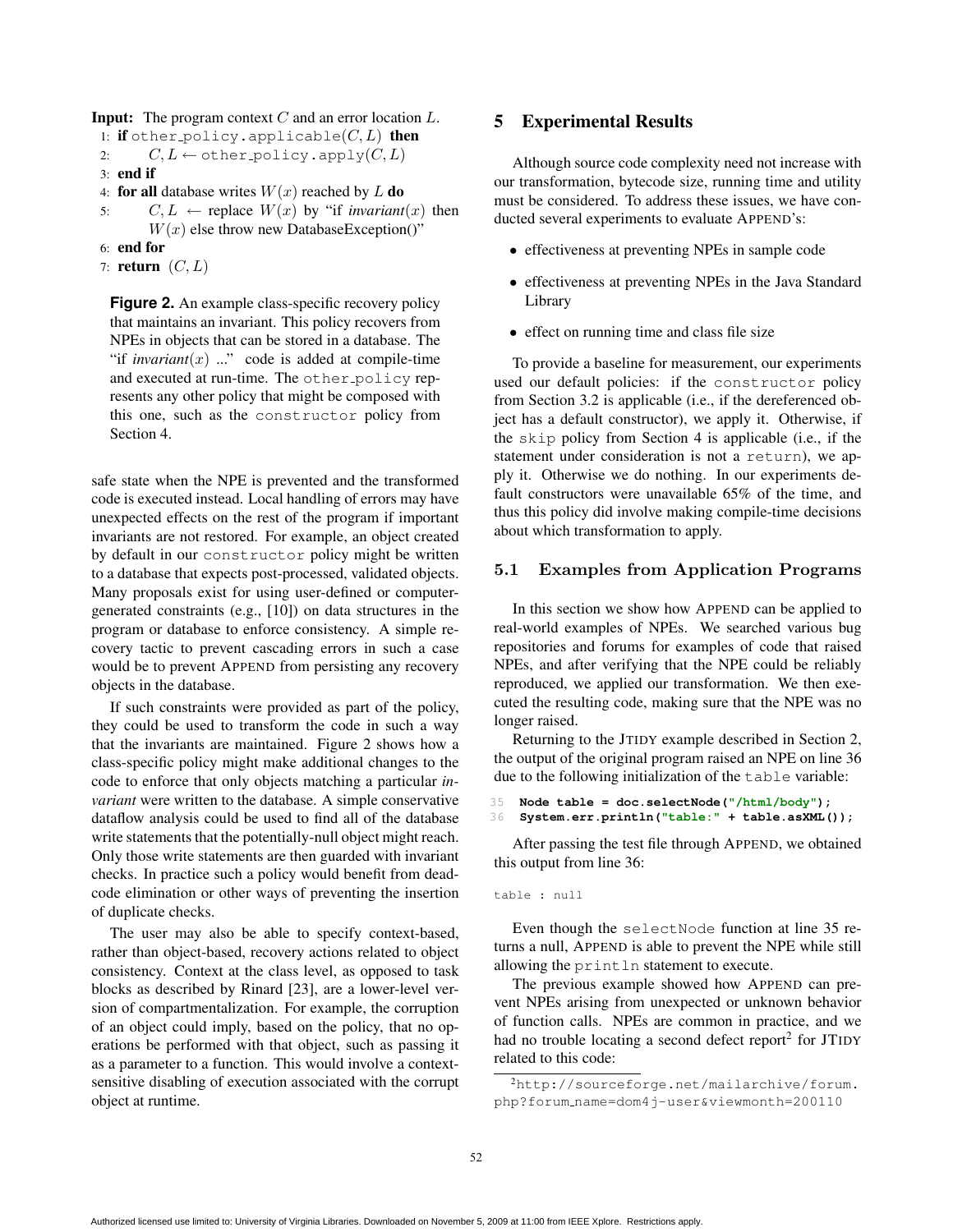```
18 ObjectInputStream in = new ObjectInputStream(
19 new FileInputStream("doc.ser"));
20 Document newDoc = (Document)in.readObject();
21
22 newDoc.getRootElement().addElement("TEST");
```
Here, an NPE on line 22 is caused by behavior in other parts of the program; newDoc is not properly initialized, and an element cannot be added to it as above. After running the code sample through APPEND, the NPE is no longer raised and the result is sensical. Again, APPEND is able to handle the fault and allow execution to continue.

# 5.2 Java Standard Library Examples

APPEND can also help prevent NPEs in library files. An incremental benefit can be gained by transforming standard libraries or untrusted third-party components, even if an organization is unwilling to transform its primary codebase.

We demonstrate this approach on a defect in the Java Standard Library, version 1.1.6 (Sun Developer Network bug ID 4191214). The defect itself lies in the library's URL class. The bug report included sample code to elicit the NPE by accessing a Vector v1 of five URLs:

```
1 System.out.println(v1.indexOf( new
2 URL("file",null,"C:\\jdk1.1.6\\src\\test"
                     3 + i + ".txt")));
```
The uncaught exception in this example originated from the hostEqual method of the URL class in the library, which was called form the equals method of URL, which was itself called by the indexOf method of the Vector library class. After transforming the library with our technique, the hostEqual function no longer raises an uncaught exception, and the overall output is a correct printout of the indices of the URLs in the Vector. Interestingly, the fix suggested by the defect reporter involves checking that the values passed in to hostEquals are not null before they are dereferenced, which is exactly what APPEND implements.

These three examples in Section 5.1 and Section 5.2 show that APPEND is able to prevent real-world NPEs at both the application and library levels, even with a simple recovery policy of calling default constructors, or skipping statements when no default constructor is available. Experiments in the next section show that converting all classes and libraries used incurs little overhead. Ideally, APPEND would be applied to the entire source package and all libraries, but as demonstrated, an incremental benefit can be observed by transforming even a single file.

## 5.3 Performance and Overhead

Because APPEND inserts code into class files for null checking and recovery, to be usable it must have only a



**Figure 3.** Runtime overhead on DaCapo, SpecJVM and application benchmarks. Each column is separately normalized so that 1.0 is the unmodified execution time. Higher values indicate slowdowns. The nine light columns on the left shown times for unmodified DaCapo and SpecJVM benchmarks run against a transformed standard library. The three dark columns on the right are transformed applications run against a transformed library. The error bars represent standard deviations from twenty trials.

minor impact on on code size and execution time. Using two separate benchmark suites we compared the running time and bytecode size of unmodified programs as well as programs subject to our transformation. We measured the performance of both of our usage models: transforming the library, and transforming the application.

To measure the impact of transforming the library, we converted classes in Java's lang, net, io and util packages with our prototype tool. We then ran the benchmark programs against the unmodified library and against our transformed library. We used the April 30, 2007 build of Apache Harmony JRE, an independent implementation of the Java SE 5 JDK.

We used benchmark programs from the the DaCapo [4] project, a benchmark suite intended for Java that uses open source, real world applications with non-trivial memory loads, as well as programs from SPEC JVM98. Figure 3 summarizes the results, reporting the average of twenty trials (the nine lighter bars on the left). Each program is separately normalized so that 1.0 is the runtime with the unmodified library; higher numbers indicate slowdowns. In these experiments the average slowdown was less than 1%.

We also measured the overhead of our technique when both the program and the library are transformed. We selected three popular open source applications: JAVASCRIPTZIP version 1.0.3, a web application opti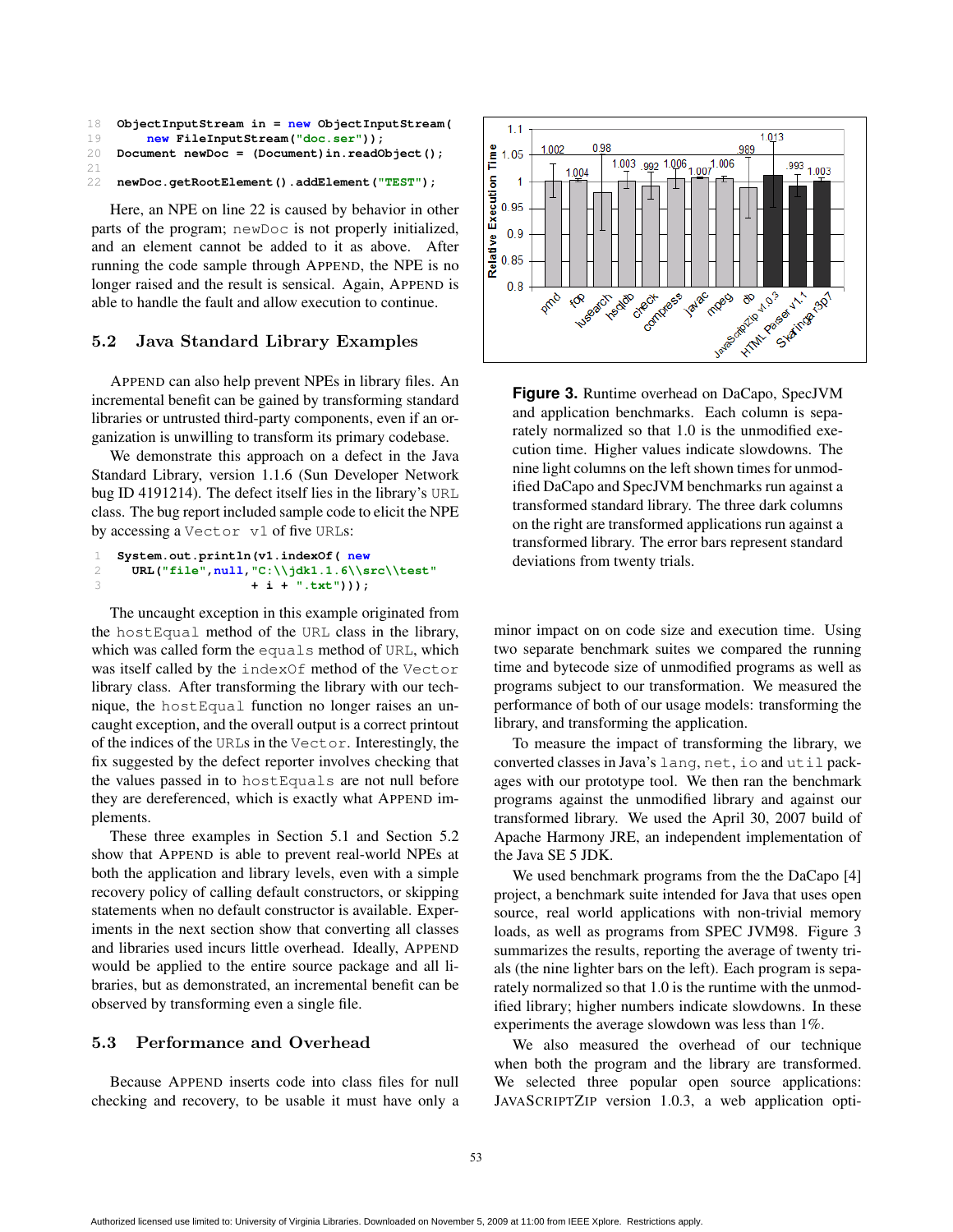mizer; HTMLPARSER version 1.1, an HTML front-end; and SKARINGA version r3p7, a Java-XML binding API. All three were run out-of-the-box using the standard library, and those running times were compared to versions where both the applications and the library had been converted by APPEND. Figure 3 shows the average execution time for twenty trials of each benchmark in rightmost dark gray bars, with an average slowdown for the three applications-pluslibraries of less than 1%.

Though the average slowdown for our benchmarks was less than 1%, the number of null checks inserted by AP-PEND and applied at runtime is a substantial increase over the base amount of checking performed by the unmodified programs. Figure 4 summarizes the number of null checks that were inserted for three benchmarks at runtime. For the two larger benchmarks, the number of executed null-checks increased by an average factor of three without a significant runtime slowdown. JAVASCRIPTZIP, the benchmark that showed the greatest runtime slowdown, performed over a thousand times more null-checks when instrumented with APPEND. To be sure that the inserted null checks were actually being called during program execution, we counted the number of times our null checks are called, versus the number of times user provided null checks are called, for our three benchmarks. Figure 4 also shows the number of times a null check was called by the program for both AP-PEND and user-inserted guards.

From these three experiments we can conclude both that our transformation is actually affecting the program, in that many additional null-checks are performed, and also that the run-time cost of this checking is low.

On the other hand, class files subject to our transformation grew moderately. Figure 5 summarizes the changes in bytecode size with each entry separately normalized to 1.0. The three programs and the standard library comprised 582 class files totaling 1663k before the transformation and 2036k worth of class files after, for a total increase of 22%.

## 6 Related Work

Our approach falls somewhere between error prevention and fault isolation. In this section we contrast it to similar efforts to improve software quality.

Static analyses to find program defects have been the focus of much recent research [3, 6, 8, 9]. Many static analysis tools are able to detect possible null pointer dereferences, as well as and other defects, typically at the cost of false positives and false negatives. False positive rates for null pointer analyses are often high for the reasons discussed in Section 1, and our transformation approach entirely avoids false positives at the cost of program overhead. False negatives do not arise (with some assumptions and restrictions stated in Section 3) since each potential null pointer dereference is guarded by a check.



**Figure 5.** Bytecode size changes for transformed programs and libraries. Each column is separately normalized so that the unmodified bytecode size is 1.0. Larger values indicate code size increases. The "Java Standard Library" column indicates the java, util, lang and io components of the Harmony Java 1.5 standard library.

Checkpointing and transactions are common approaches to dealing with run-time errors. Borg et al. [5] describe a checkpointing system that allows unmodified programs to survive hardware failures. Essentially, every system call is intercepted and logged. Others (e.g., [20, 26]) provide similar services. Our approach deals only with null pointer exceptions, not with all system faults.

In addition, such techniques address an orthogonal error handling issue. In Borg et al.'s system, a buggy process that reads a null value from a database on initialization will continue to fail no matter how often it is recovered unless something else changes. Lowell et al. [19] formalize this point by noting that the desire to log all events actually conflicts with the ability to recover from all errors. Such systems are very good at preventing hardware failures and quite poor at preventing software failures; Lowell et al. suggest that 85– 95% of application bugs cause crashes that would not be prevented by a failure-transparent systems. Our technique addresses an important subset of such application bugs.

Rinard also proposes to use a metalanguage to partition computation into tasks [24]. If a software error or hardware fault is encountered, the task is discarded and execution continues. The system allows users to bound the distortion of the output when tasks area discarded, which may allow users to confidently accept results of computations that have encountered failures. Our work provides no formal bound but also requires no task-division annotations.

Vo et al. describe XEPT, an instrumentation language that can be used to help detect, mask, recover, and propagate exceptions from library functions when source code is not available [32]. APPEND can also be used in situations where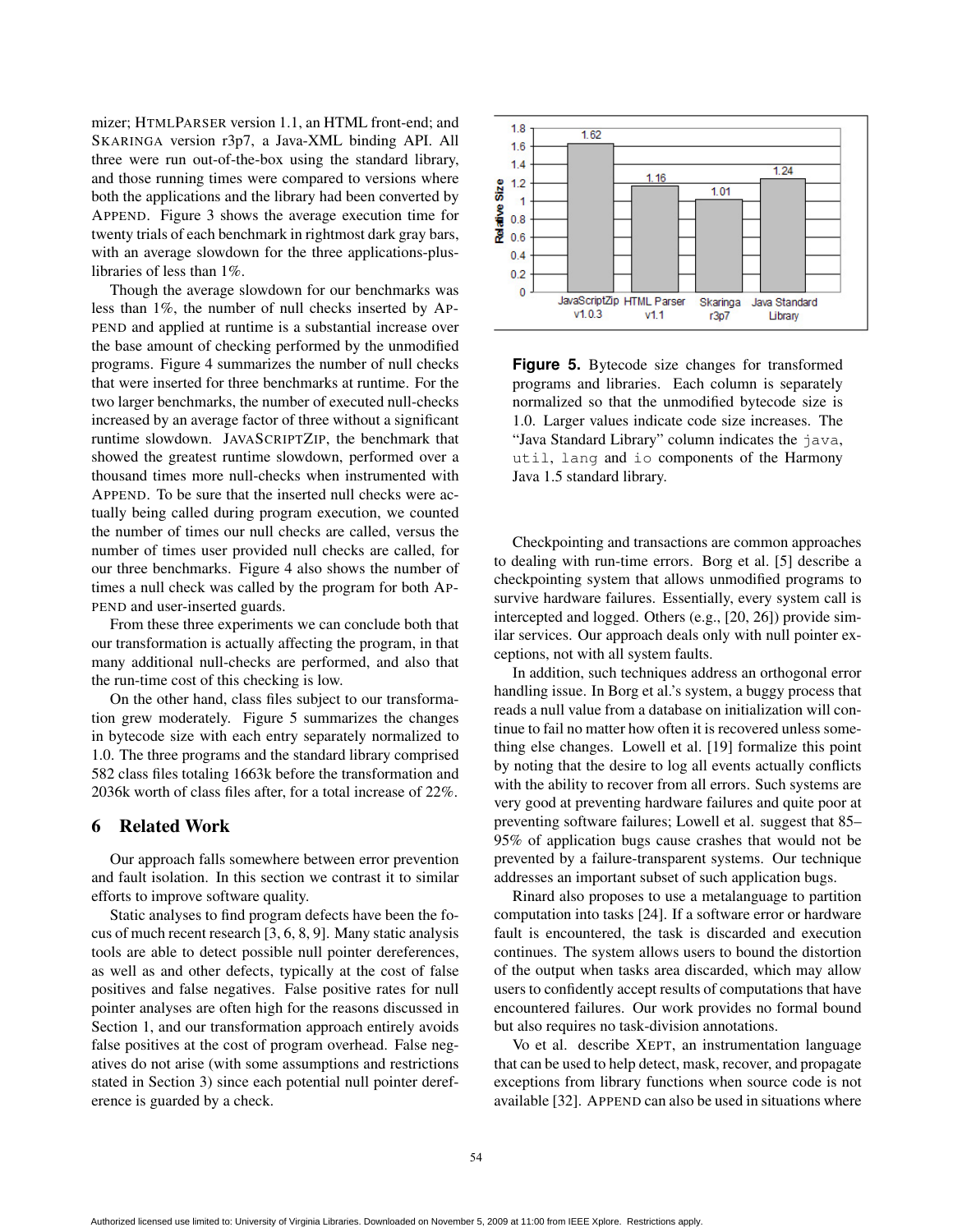| <b>Benchmark</b>     | <b>Static Null Checks</b> |             |          | <b>Dynamic Null Checks</b> |             |          |
|----------------------|---------------------------|-------------|----------|----------------------------|-------------|----------|
| Program              | Normal                    | With APPEND | Increase | Normal                     | With APPEND | Increase |
| <b>JAVASCRIPTZIP</b> |                           | 9932        | 1100x    |                            | 19848       | $\infty$ |
| <b>HTMLPARSER</b>    | 170499                    | 623361      | 3.66x    | 190384                     | 146002      | 6.02x    |
| <b>SKARINGA</b>      | 371                       | 732         | 4.66x    | 296                        | 1360        | 4.60x    |

**Figure 4.** Increase in the number of null checks in the final code by three benchmarks on their indicative workloads. The null check columns give counts obtained by instrumenting both the original program and the APPEND-modified program at the bytecode level to record null checks before they are made. The "Static" column counts the number of checks in the bytecode; the "Dynamic" column measures checks actually performed at run-time.

the source code is not available directly, and in Section 5 we presented experimental results for a library-protection usage model that is similar to the XEPT approach.

Exception handling and error recovery have been studied by Fu et al. [12]. Because it is difficult to generate exceptional situations, their approach focuses on white box testing error of handling code by injecting faults. Their technique applies to *checked* exceptions, where it achieves high coverage. By contrast, the null pointer exceptions addressed by our approach are usually *unchecked* exceptions.

Inasmuch as our notion of recovery policies involves program transformations that operate on code at compiletime according to rules and contexts, it is tempting to phrase them in terms of aspect-oriented programming (e.g., [16]). Transformations of the form  $f \circ \circ (x)$ ;  $\implies$  if (x)  $== null)$   $\{ x = new Bar(); \}$  foo $(x);$  could be reasonably phrased using *around* advice in popular AOP systems, although it might require separate advice for each class Bar. However, transformations such as  $x = a.b.c; \implies if (a & a.b & a.b.c) \{x$  $= a.b.c;$  } cannot always be conveniently phrased in commonly-available AOP systems. In addition, composing aspect mechanisms and understanding the semantics when multiple pieces of advice apply to the same bit of code is still an active area of research (e.g., [17]). Our system is much more specialized than AOP, but we claim it is more convenient for composing context-sensitive transformations that apply after null-checks fail.

Recovery blocks [1] are a way of organizing programs to include tests for potential errors and recovery actions if those errors are detected. The error detection takes the form of an acceptability check that is explicitly inserted into the code. As long as the acceptability check fails, correction code is executed and the original code is tried again. Recovery blocks are quite expressive, and many error-handling techniques can be phrased in terms of them. The code transformation portion of our approach could be simulated using recovery blocks by inlining the entire policy in to the program at each potential null-pointer dereference. Instead, we evaluate the policy at compile-time with respect to the context of the error and use the result to transform the code.

This allows users to gain the advantages of composable and reusable policies without paying time and space overhead for inapplicable recovery policies at run-time. More recent work (e.g., [29]) applies recovery blocks to algorithm-based fault tolerance, providing additional examples of efficient ways of detecting and responding to errors with the recovery block scheme.

Rinard explores *acceptability*-*oriented* and *failureoblivious* computing [23, 25]. In the former, systems are built to satisfy key properties rather than to be completely free of errors. Our work can be viewed in that framework as an application of resilient computing at the low level of individual instructions with automatically-generated recovery actions and no developer-provided specifications.

# 7 Conclusions

We presented APPEND, a technique for handling null pointer exceptions in Java programs. Checking for null pointers by hand can be tedious and error-prone. We analyze programs to locate possible null pointer dereferences and then insert null checks and error handling code. The handling code is determined by composable recovery policies that are queried at compile-time and transform the program to add context-sensitive error handling. Such prevention and handling of null pointer exceptions is a first step towards changing Java's exceptional behavior semantics. We desire a world where exceptions are not raised: instead, operations become total functions where both valid and invalid inputs are mapped to specific and tailored actions.

In our experiments we were able to take externally reported null pointer exceptions and transform programs, showing that our technique can do useful work. We also measured the overhead it induces when applied to programs and to standard libraries. Our approach supports incremental adoption, allowing files and components to be transformed as desired, both at the bytecode level (e.g., for each of development and code readability) and at the source code level (e.g., for debugging). Although many more nullchecks were executed at run-time, the average execution time slowdown was less than 1% and the average class file size increase was 22%. We believe that this technique can